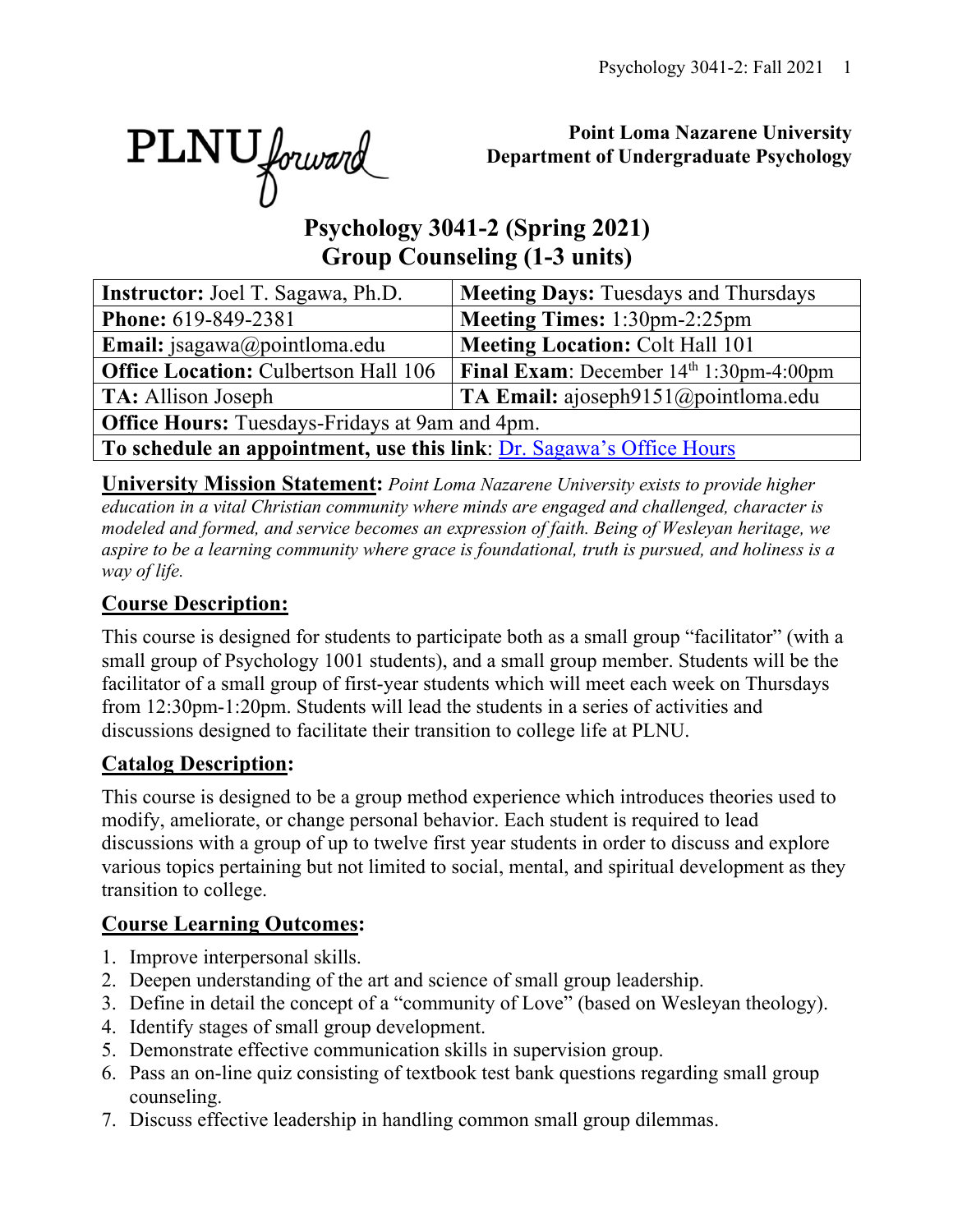8. Plan interactive exercises with their group of first year students.

## **Course Texts (Required):**

Chen, M., & Rybak, C. J. (2004). *Group leadership skills* – 2<sup>nd</sup> edition. Belmont, CA: Brooks/Cole.

## **Course Requirements:**

- 1. Participation: Participation is required and is figured into your final grade.
- 2. Quizzes: Students are expected to read the assigned text and complete all 10 reading quizzes. Descriptions of all quizzes are listed on canvas.
- 3. Reflection Assignments: There will be a total of 10 reflection assignments due throughout the semester. Descriptions of all reflection assignments and grading rubrics are listed on canvas.
- 4. Group Perceptions Paper: Students are required to write a paper in which they will be asked share their observations about the individual group members, their own participation, and the group process. A description of the group perceptions paper and the grading rubric is listed on canvas.
- 5. Final Reflection Paper: In lieu of a final exam, students are required to write a paper in which they will be asked to demonstrate what they have learned about themselves, others, and the process of small group development though this course. A description of the final reflection paper and the grading rubric is listed on canvas.
- 6. Data Entry: Students are expected to enter small group member attendance and indicate the completion of any relevant small group assignments in canvas on a weekly basis. Successful entry of this data into canvas is required and figured into your final grade.

## **Grading:**

| Participation: (200 pts) 40%<br>Quizzes $(100 \text{ pts}) 20\%$ |                                   |                    |                   |                                      |                              | Assignments: $(100 \text{ pts}) 20\%$<br>Papers $(50 \text{ pts}) 10\%$<br>Data Entry $(50 \text{ pts}) 10\%$<br>Total: (500 pts) 100% |                                               |                                 |                                                   |                                                   |  |
|------------------------------------------------------------------|-----------------------------------|--------------------|-------------------|--------------------------------------|------------------------------|----------------------------------------------------------------------------------------------------------------------------------------|-----------------------------------------------|---------------------------------|---------------------------------------------------|---------------------------------------------------|--|
| Percentage Score                                                 |                                   |                    |                   |                                      |                              |                                                                                                                                        |                                               |                                 |                                                   |                                                   |  |
| $\mathsf{A}$                                                     | $= 93 - 100\%$<br>$A - = 90-92\%$ | $B+$<br>B<br>$B -$ | $=$<br>$=$<br>$=$ | 88-89%<br>84-87%<br>80-83%           | $C+$<br>$\mathbf C$<br>$C$ - |                                                                                                                                        | $= 77 - 79\%$<br>$= 70 - 76\%$<br>$= 65-69\%$ | $D+$<br>D<br>$D-$<br>F          | $\displaystyle \qquad \qquad =$<br>$=$ $-$<br>$=$ | 62-64%<br>$= 55-61\%$<br>$50 - 54\%$<br>Below 50% |  |
| Z Score<br>$A = 1.33$<br>$A - =$                                 | $\blacksquare$                    | $B+$<br>B.<br>$B-$ | $=$<br>$=$        | - 0.67<br>$= 0.33$<br>$\overline{0}$ | $C+$<br>$\mathbf C$<br>$C-$  | $= -1$                                                                                                                                 | $= -0.33$<br>$= -1.33$                        | $D+$<br>D<br>D-<br>$\mathbf{F}$ | $=$                                               | $= -1.67$<br>$-2$<br>$= -2.33$<br>$=$ Below -2.33 |  |

## **Course Policies:**

1. Office Hours: Students are free to sign up for any open time during the instructor's office hours by using the link located at the top of this syllabus or using the link located on the homepage of our canvas course. Most weeks, the instructor will be available Tuesdays-Fridays at 9am and 4pm. Appointments are generally honored as long as the student provides the instructor with 24 hours advanced notice. In the event that the student does not provide the instructor with 24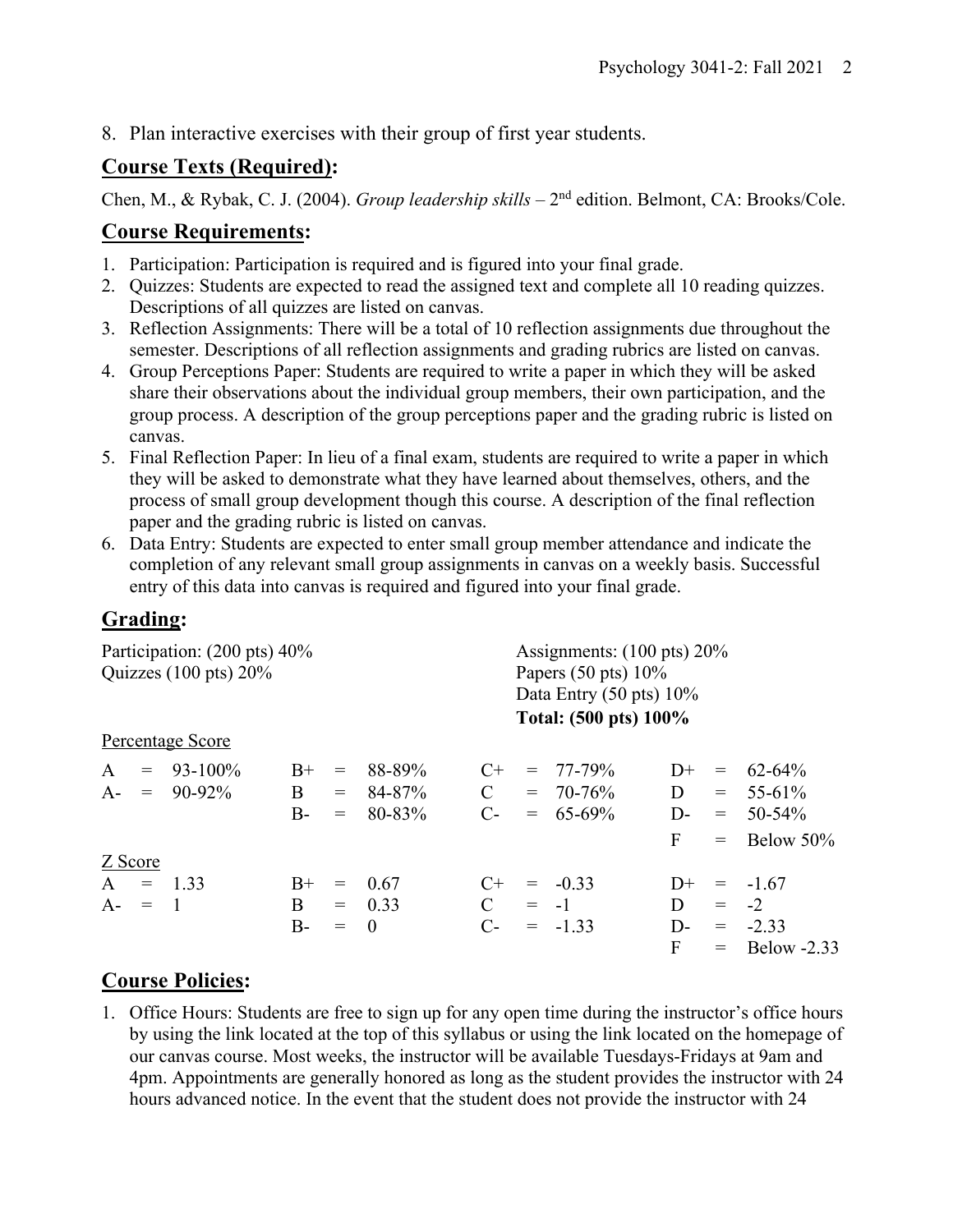hours advanced notice, the instructor may not be available during their office hours as they may need to be away from their office due to other commitments.

- 2. Email: Most often, you will receive a response to your emails from the instructor of this course within 7 days. As there may be times where you encounter a delayed response from your instructor over email, students are encouraged to schedule a time to speak with their instructor during the instructor's office hours and to use these office hours as a primary means of communication. In the event that a student has a logistical question (e.g., where to find an assignment, when an assignment is due, how to submit an assignment, etc.), students are encouraged to contact the TA for this course, as they are likely to respond to your email in a more expedient manner. You can contact the TA for this course by using the link located at the top of this syllabus or the link located on the homepage of our canvas course.
- 3. Students in Distress: In the event that you feel concerned for a student's safety, please connect them to the Wellness Center by walking them over to their office during business hours. If it is after hours, please stay with them and connect them to a phone counselor through the Wellness Center. Any student on PLNU's campus can connect with a counselor 24/7 through **LomaCare** or by calling the Wellness Center at 619-849-2574. Once you have connected a student to the Wellness Center, please give me a call at 619-849-2381.
- 4. Attendance: Student are at risk of being de-enrolled from this course in the event that they miss 4 or more class sessions (i.e., if absences exceed 20 percent of class meetings).
- 5. Participation: Students must participate in our class discussion times to receive participation credit. Students can make up participation points for up to 2 missed class sessions by participating in any of the last 2 class times. In addition, if our class completes the IDEA evaluation for this course by the end of the semester, additional points will be provided which can be used to replace an additional missed class session. As the facilitation of a small group is an essential component to this course, students risk a one-third grade reduction in this course if they fail to facilitate any of their PSY1001 meetings without prior permission from their instructor. In addition, students also risk one-third grade reduction in this course if they fail to participate in 3 or more of their PSY3041 meetings without prior permission by the instructor.
- 6. Quizzes: All quizzes are due on Friday by 5pm. Students are allowed extensions through Monday at midnight if needed, but students will not be allowed to submit quizzes after a quiz closes on canvas. If needed, students can complete the final quiz for this course which will replace their lowest quiz score.
- 7. Reflection Assignments: All reflection assignments are due on Friday by 5pm. Students are allowed extensions through Monday at midnight if needed, but students will not be allowed to submit reflection assignments after a reflection assignment closes on canvas. If needed, students can complete the final reflection assignment for this course which will replace their lowest reflection assignment score.
- 8. Papers: Papers must be submitted on time for credit. In certain extenuating circumstances, students may be provided with the opportunity to submit their papers late. However, prior permission to submit their papers late must be provided by the instructor and students must submit their papers by the last day of the semester.
- 9. Data Entry: A check on data entry will be done during the middle of the semester and the end of the semester. If students have not sufficiently entered data a reminder will be provided to update canvas. If data is not updated within 7 days following this reminder, students will not receive any points for data entry.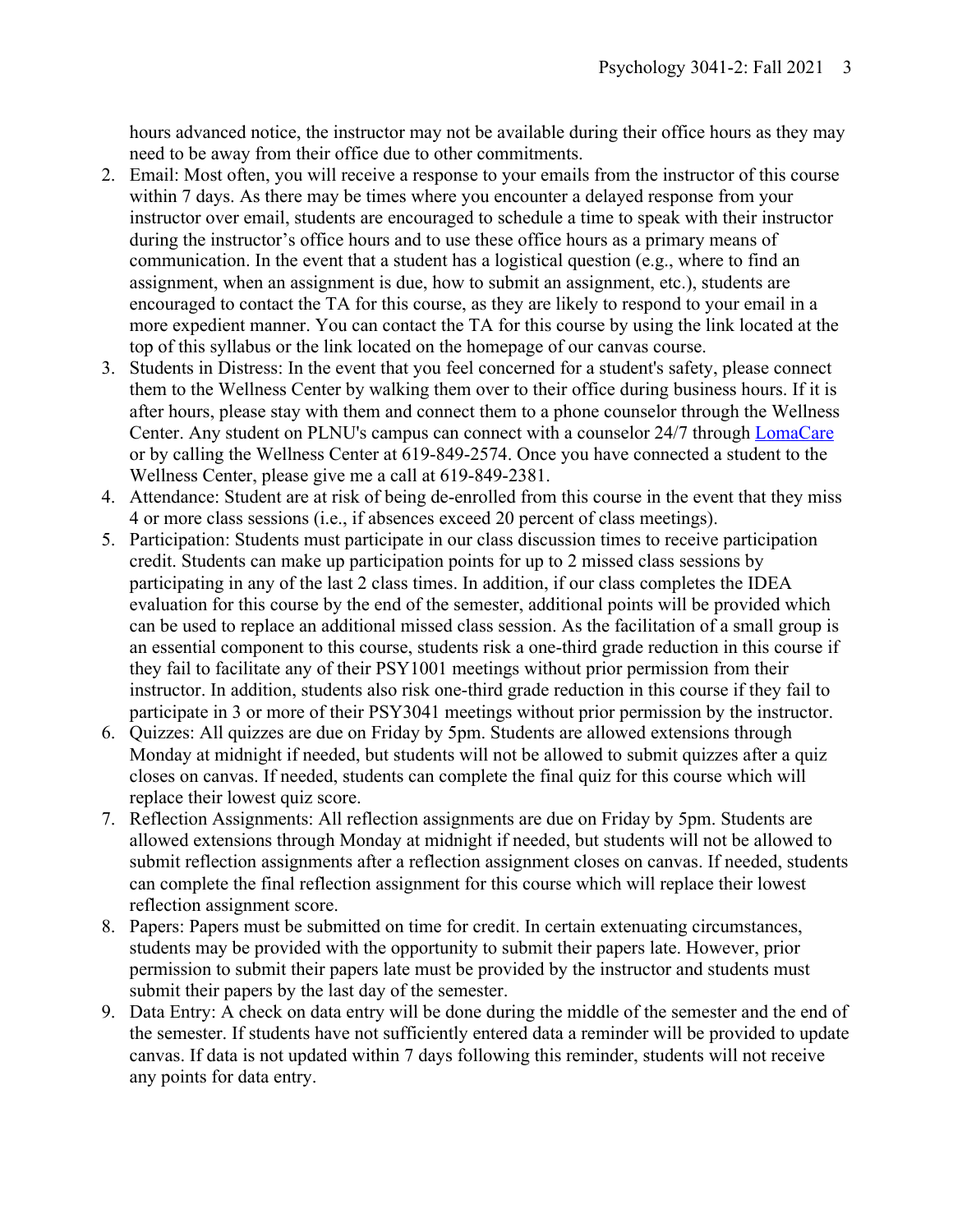# **Attendance and Participation Policy:**

Regular and punctual attendance at all synchronous class sessions is considered essential to optimum academic achievement. If the student is absent for more than 10 percent of class sessions (virtual or face-to-face), the faculty member will issue a written warning of de-enrollment. If the absences exceed 20 percent, the student may be de-enrolled without notice until the university drop date or, after that date, receive the appropriate grade for their work and participation. In some courses, a portion of the credit hour content will be delivered asynchronously and attendance will be determined by submitting the assignments by the posted due dates. If absences exceed these limits but are due to university excused health issues, an exception will be granted. A day of attendance in asynchronous content is determined as contributing a substantive note, assignment, discussion, or submission by the posted due date. Failure to meet these standards will result in an absence for that day. Instructors will determine how many asynchronous attendance days are required each week. A complete description of the Academic Policies along can be found in the Undergraduate Academic Catalog.

## **Course Credit Hour Information:**

In the interest of providing sufficient time to accomplish the stated Course Learning Outcomes, this class meets the PLNU credit hour policy for a 3 unit class delivered over 15 weeks. It is anticipated that students will spend a minimum of 37.5 participation hours per credit hour on their coursework. For this course, students will spend an estimated 112.5 total hours meeting the course learning outcomes. The time estimations are provided in the Canvas modules.

## **Academic Honesty Policy:**

Students should demonstrate academic honesty by doing original work and by giving appropriate credit to the ideas of others. Academic dishonesty is the act of presenting information, ideas, and/or concepts as one's own when in reality they are the results of another person's creativity and effort. A faculty member who believes a situation involving academic dishonesty has been detected may assign a failing grade for that assignment or examination, or, depending on the seriousness of the offense, for the course. Faculty will follow and students may appeal using the procedures in the University Catalog. See the **Academic Policies** for definitions of kinds of academic dishonesty and for further policy information.

## **Use of Technology**

In order to be successful in the online environment, you'll need to meet the minimum technology and system requirements; please refer to the Technology and System Requirements information. Additionally, students are required to have headphone speakers compatible with their computer available to use. If a student is in need of technological resources please contact student-techrequest@pointloma.edu. Problems with technology do not relieve you of the responsibility of participating, turning in your assignments, or completing your class work.

## **Copyright Policy:**

Point Loma Nazarene University, as a non-profit educational institution, is entitled by law to use materials protected by US Copyright Act for classroom education. Any use of those materials outside of the class may violate the law. More information on the PLNU Copyright Policy can be found online.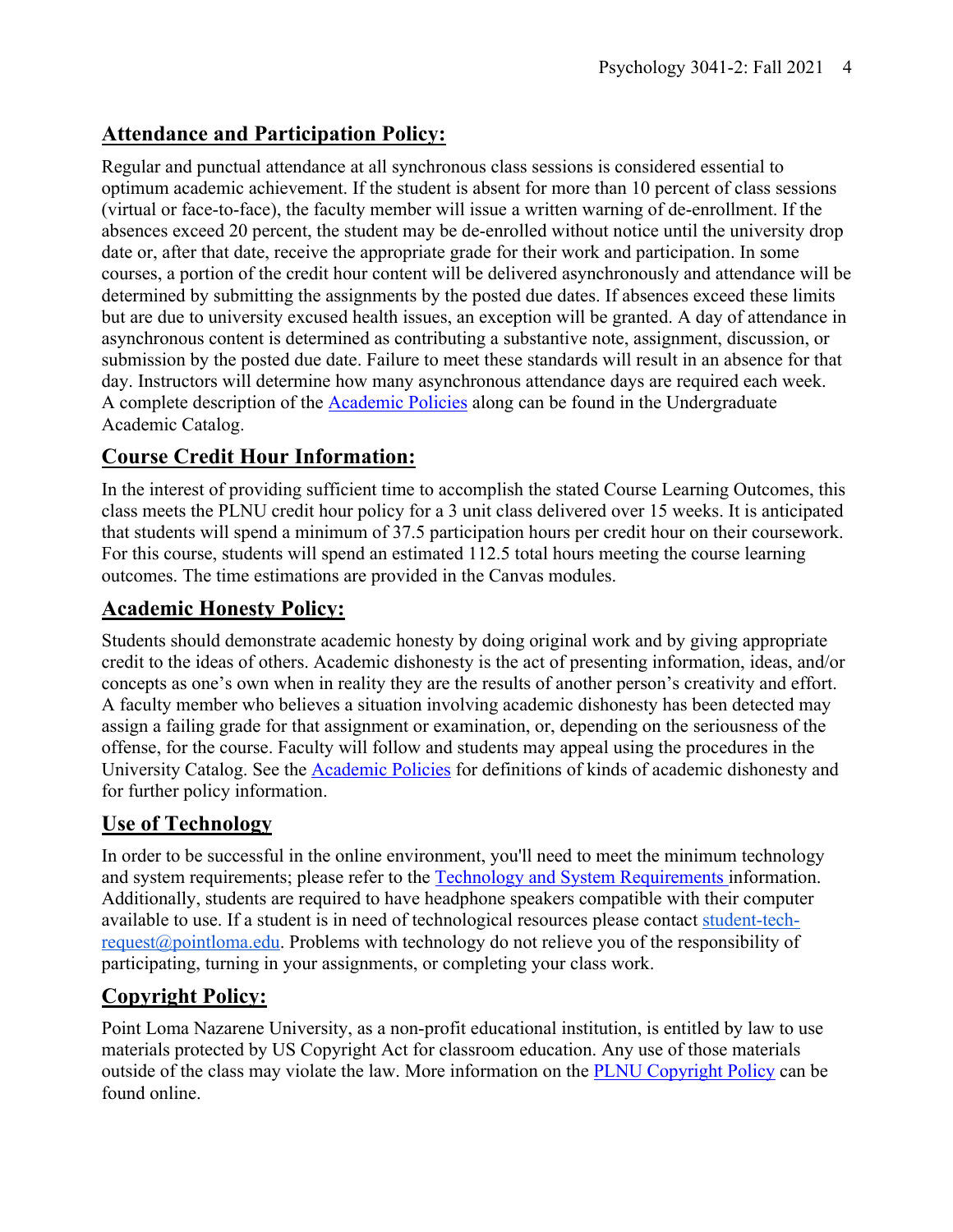## **State Authorization**

State authorization is a formal determination by a state that Point Loma Nazarene University is approved to conduct activities regulated by that state. In certain states outside California, Point Loma Nazarene University is not authorized to enroll online (distance education) students. If a student moves to another state after admission to the program and/or enrollment in an online course, continuation within the program and/or course will depend on whether Point Loma Nazarene University is authorized to offer distance education courses in that state. It is the student's responsibility to notify the institution of any change in his or her physical location. Refer to the map on State Authorization to view which states allow online (distance education) outside of California.

# **Academic Accommodations:**

PLNU is committed to providing equal opportunity for participation in all its programs, services, and activities. Students with disabilities may request course-related accommodations by contacting the Educational Access Center (EAC), located in the Bond Academic Center (EAC@pointloma.edu or 619-849-2486). Once a student's eligibility for an accommodation has been determined, the EAC will issue an academic accommodation plan ("AP") to all faculty who teach courses in which the student is enrolled each semester. PLNU highly recommends that students speak with their professors during the first two weeks of each semester/term about the implementation of their AP in that particular course and/or if they do not wish to utilize some or all of the elements of their AP in that course. Students who need accommodations for a disability should contact the EAC as early as possible (i.e., ideally before the beginning of the semester) to assure appropriate accommodations can be provided. It is the student's responsibility to make the first contact with the EAC. Students may find additional support through other campus offices as well including the Office of Spiritual Development, the Tutorial Center, and/or the Wellness Center.

# **Introductory Group Comments:**

The Psychology 1001 small groups are designed to allow first-year students the opportunity to create a community of love where they can find support and encouragement during what can be a very stressful transition to college. The actual format and content of each of these communities will vary depending on the personality makeup of the group. *The role of the Psychology 3041 facilitator is to facilitate the development of the community but not to do the work for their group.*

Perhaps the best way to acquire the skills to lead a group is the experience of being in a group. For this reason, Psychology 3041 will give you the opportunity to have a "group experience" where you can discuss areas of your own personal development in the same way you hope your group members will. *As a result, this class will likely be one of the easiest and most difficult classes you have ever taken!*

Given this, our class time will focus on handling administrative issues, processing issues that arise in the first-year groups, and using the class time to create a "community of love" discussion group ourselves. This course will use a didactic format in the first few weeks, and then will switch to an experiential method. Students who are uncomfortable and unwilling to participate in both aspects of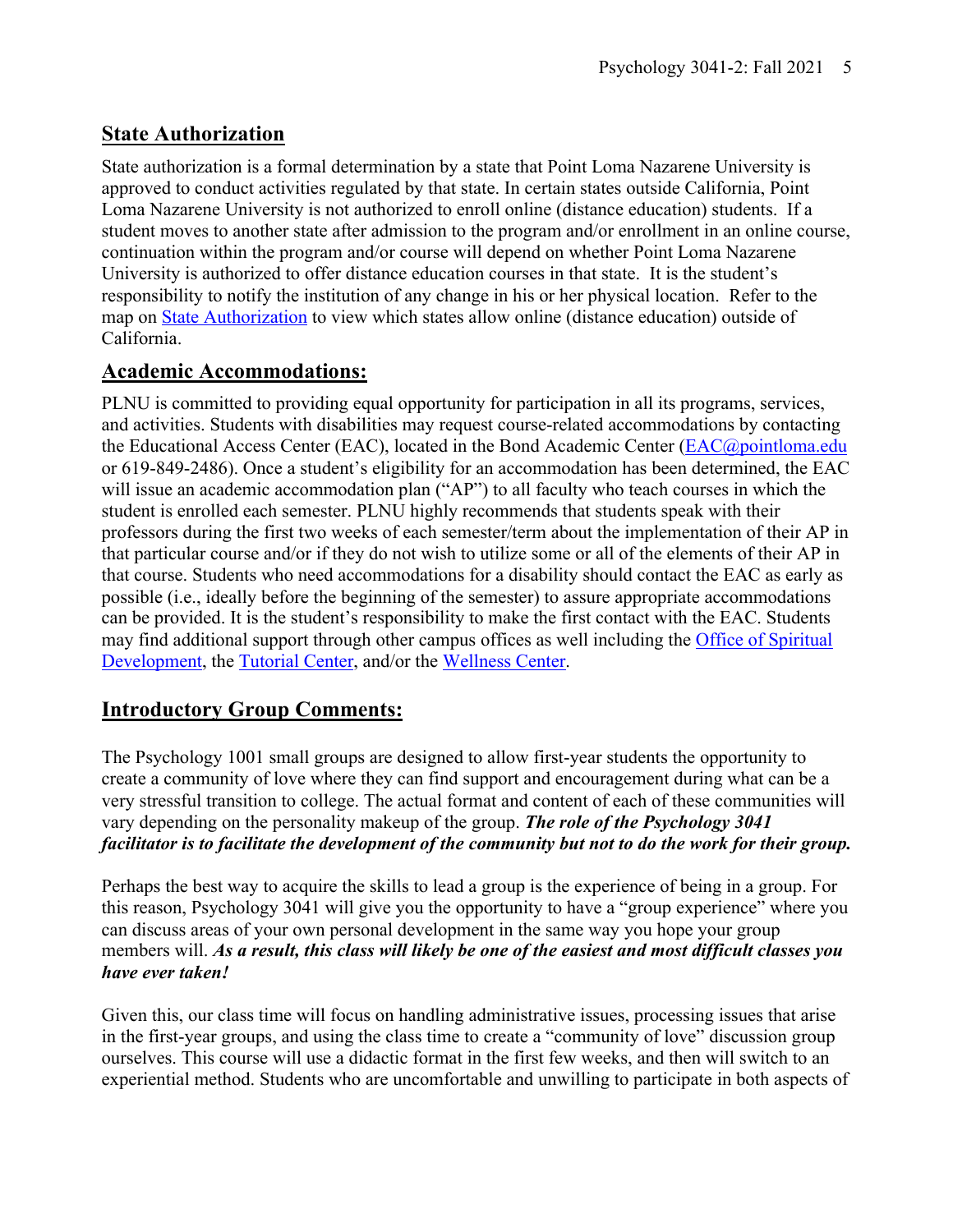the class should drop at the beginning of the semester. In this practicum the learning experiences will come as you interact with others and experience the stages of group development.

People experience feelings, thoughts, and exhibit behaviors and problems for a variety of reasons (e.g., cultural, gender-related, childhood upbringing, spiritual history). Yet, all people are embedded in a matrix of social relationships. We are social beings that become persons through relationships, develop problems and idiosyncrasies in and through relationships, and learn, grow and develop strengths and resiliencies in relationships. *Perhaps the greatest task of the human person is to develop and maintain close meaningful relationships.*

We have probably all longed, at one time or another, to clarify a relationship, to be really honest about our positive and negative feelings toward someone. We have probably also desired to receive honest reciprocal feedback about how we affect each other. In society this open communication is rarely engaged in due to many rules about who can say what to whom, including fear of hurting others and losing friends. In many families there are "no talk" rules about certain subjects. In the social laboratory of this class group these kinds of *honest exchanges are not only allowed but encouraged*. You can learn an incredible amount about yourself and your self-in-relation by honest interpersonal exploration. This may not be easy and at times may actually be very stressful, but if you can understand and work out your relationships with the members of the group, it often has significant rewards that carryover to the outside world.

The way you can best help yourself and the group is to *be honest and direct about your feelings in the group at that moment* (in the here-and-now) especially feelings toward other group members and the professor. This is the core of the group! This is not a forced confessional as all individuals have different rates for developing trust and openness.

At first the group may seem strange and frustrating. You may develop feelings of annoyance with the professor wanting them to supply you with answers. I urge you not to give up on the process too early. Help will come as you discuss your feelings and from other group members. Your two major tasks are to *discuss your thoughts and feelings about anything and everything that comes to mind* (especially as these relate to the other members of the group), and to *consistently attend and be on time.* My role is group facilitator. This is different from "professor" who supplies you with information which you passively receive. I will assist you to understand the group and yourself. I will not, however, do the work of the group. This can come only as you risk and strive to be genuine with your feelings and experiences and present with yourself.

Obviously, this group is a place to process what is happening in your own small groups, but you will only be really effective as a group facilitator if you understand yourself. By understanding yourself you can come to understand why you feel and do what you do in your own groups. At times you may also experience some confusion going from group facilitator (in 1001) to group member (in 3041). This is okay and something that we would simply encourage you to bring up during your our class sessions and to talk about within this context of community.

## **Group Privacy:**

It is essential that all members enter into a verbal contract of privacy (both in 1001 and 3041). This means that no one discusses anything that is spoken about in the group outside the group. The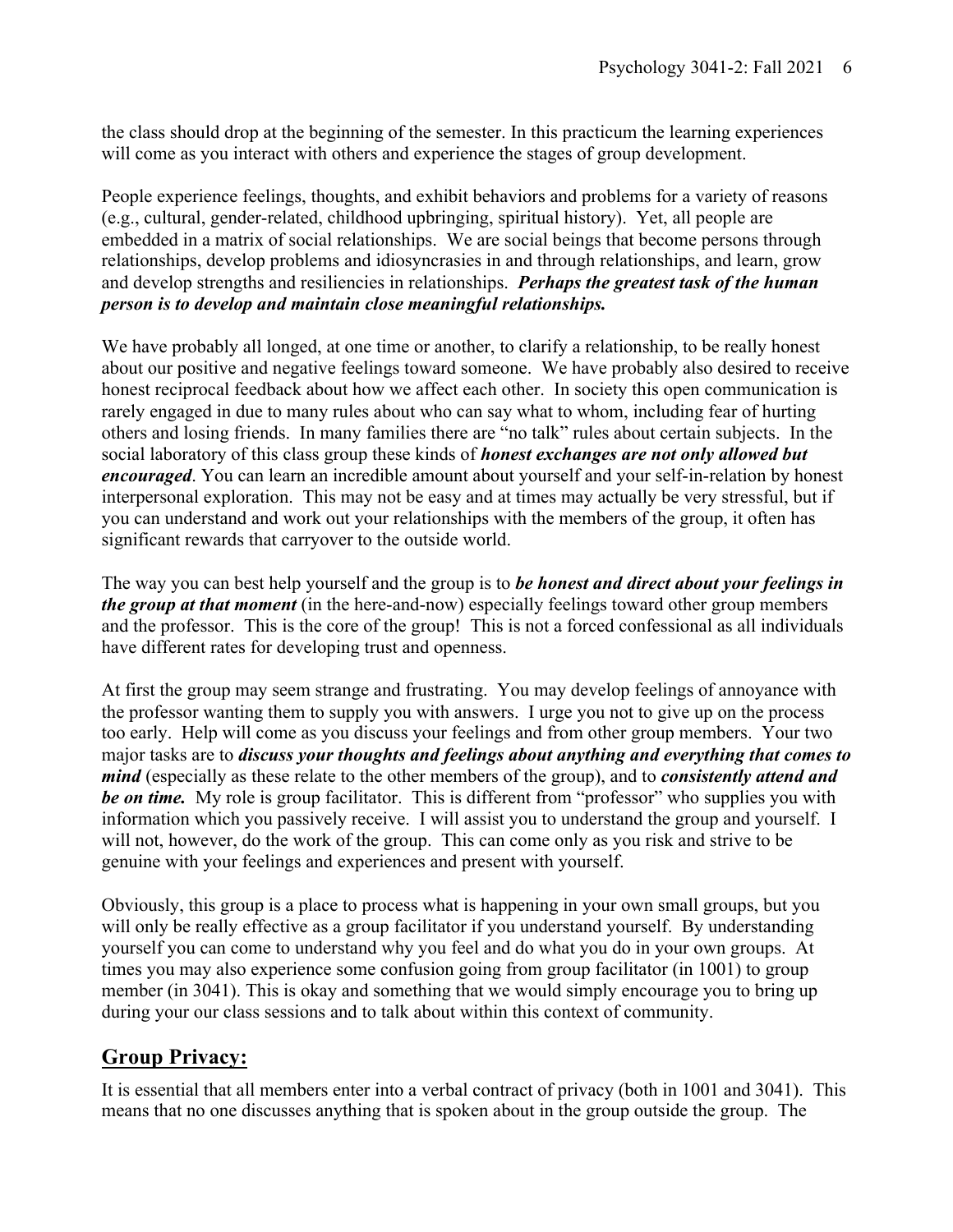professor will also abide by this principle except in cases where consultation is needed or where he is required to report by law (e.g., child, elder, dependent adult, or spousal abuse, or risk to hurt self or others, or court orders). You may share your experience of group (what you are learning about groups and yourself) with others outside group but never disclose the names or experiences of other members. It is also best if group members not discuss the group together outside the group, but if you do, we ask that you take responsibility to discuss the salient aspects of the conversation inside the group.

## **Group Attendance and Participation:**

You are the group facilitator for your 1001 group. Due to the nature of this course there are no excuses for NOT meeting your group promptly and consistently at the appointed place. The only possible excused absence is if you are near death (I am not kidding). In the professional clinical world this would be equivalent to "standing up" your client who was there in need of your help. If you are not there at your small group everything falls apart. *Given this, you may receive a one-third grade reduction in this course, if you fail to facilitate any of your PSY1001 meetings without prior permission by the instructor.* In other words, if you had a B- and had an unexcused absence from your PSY1001 group time, you would receive a C+. Please talk to me immediately if you know you will miss a group session.

In addition, it is extremely important that you are regularly attending and participating in our class times. Without any individual group member present, the group dynamics change and your absence effects the overall wellbeing of the group. *Given this, you may also receive a one-third grade reduction in this course, if you fail to participate in 3 or more of our class sessions.*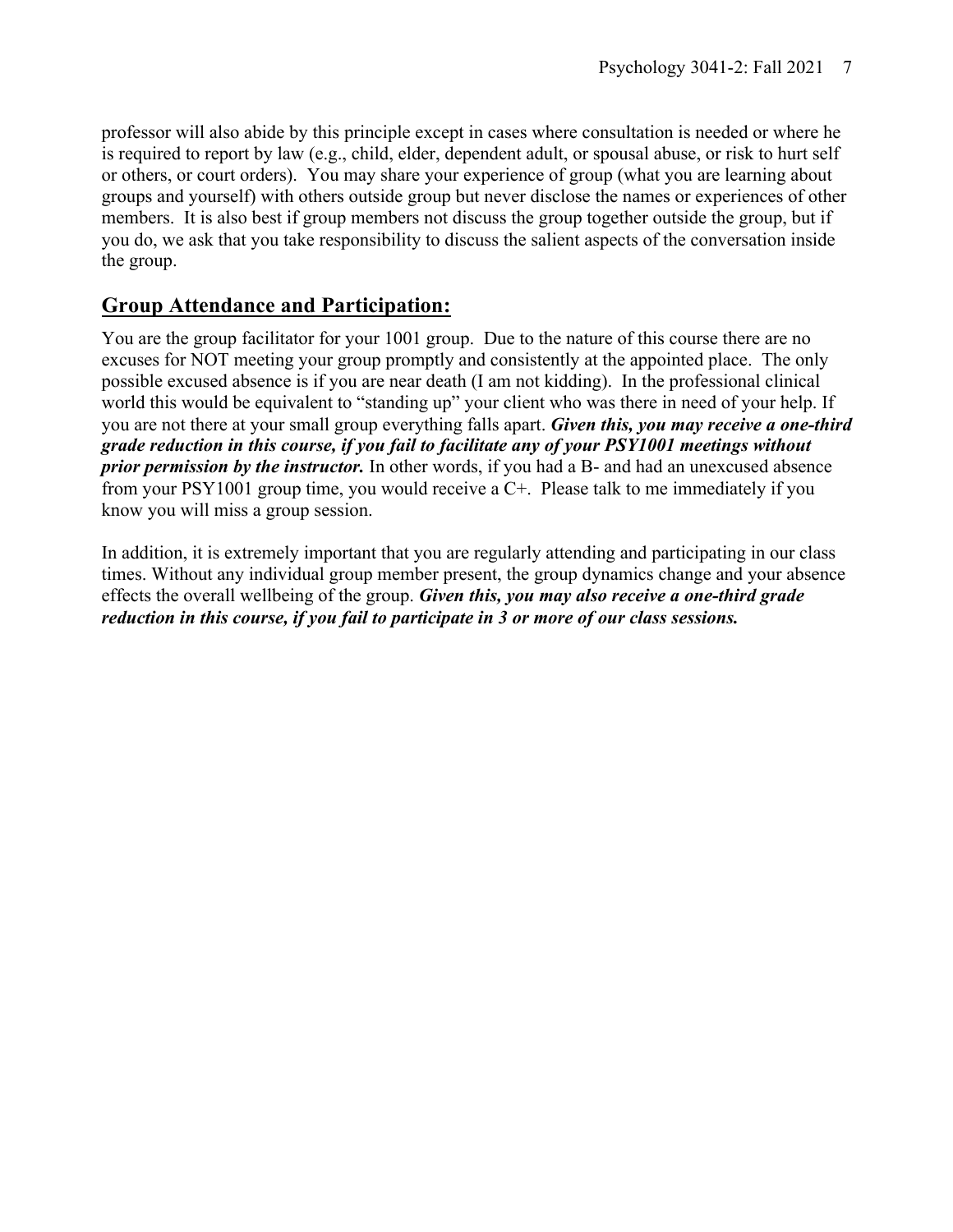# **Week 1 – Getting Your Small Group Started**

#### **Week 1 Overview**

This week we will review the policies and requirements for this course. In addition, we will review some initial strategies to get your group members talking.

## **Student Learning Outcomes**

- 1. Review and participate in "ice breaker" activities.
- 2. Discuss course requirements and expectations.

## **Tasks**

1. Attend and participate in the following class discussions.

• 9/2 – Class 1 Participation

## **Required Readings and Associated Assignments**

Chen, M., & Rybak, C. J. (2004). *Group leadership skills –* 2nd edition. Belmont, CA: Brooks/Cole.

- 9/3 Quiz 1: Ch. 1 Theories and Assumptions
- 9/3 Reflection Assignment 1: Tips for Small Group Leaders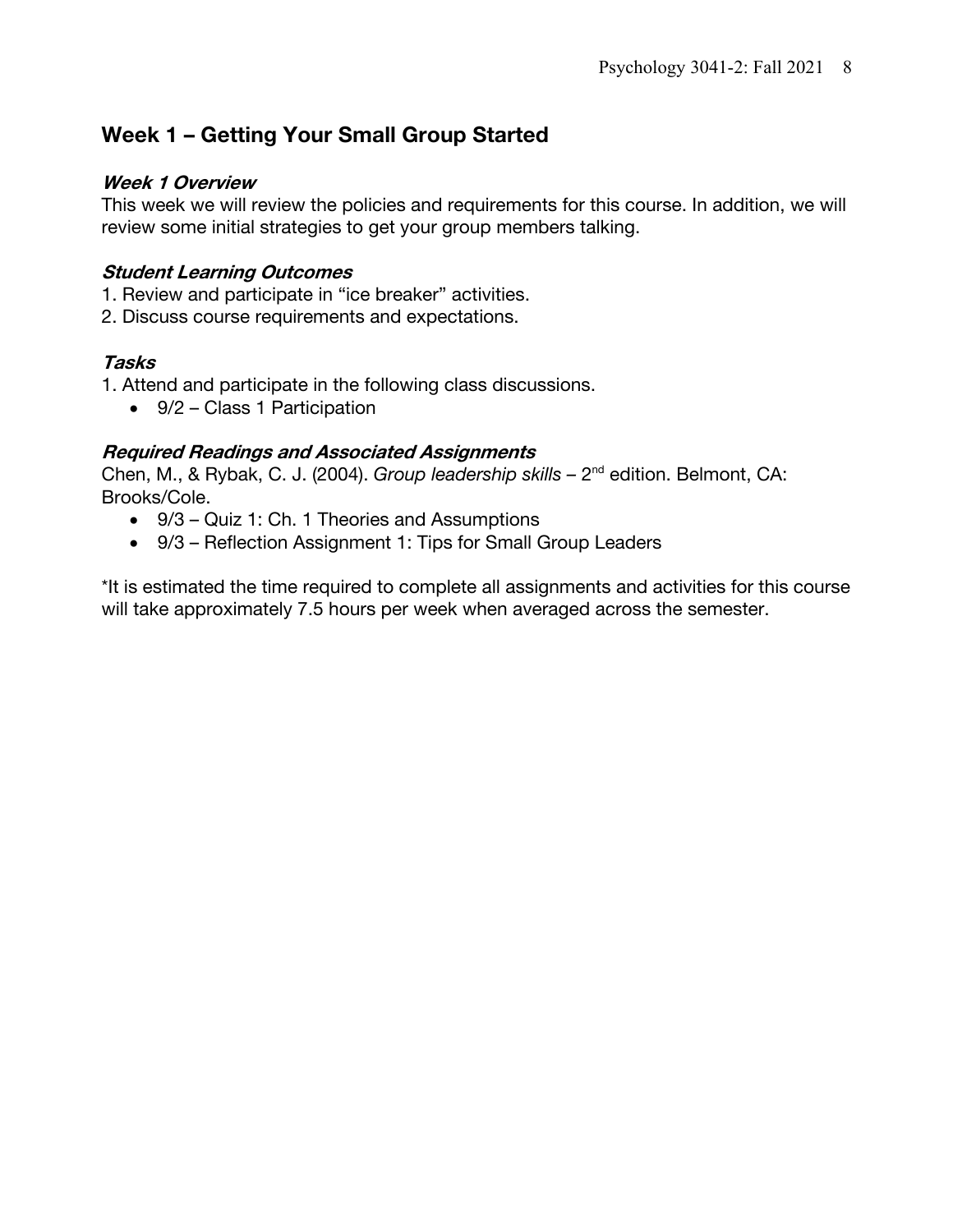# **Week 2 – Getting Your Small Group Started**

#### **Week 2 Overview**

This week we will review some initial strategies to get your group members talking, define the concept of a "community of Love", and discuss the purpose of the small groups.

## **Student Learning Outcomes**

- 1. Review and participate in "ice breaker" activities.
- 2. Discuss the purpose of the small groups.
- 3. Define the concept of a "community of Love" (based on Wesleyan theology).

## **Tasks**

1. Attend and participate in the following class discussions.

- 9/7 Class 2 Participation
- 9/9 Class 3 Participation
- 2. Facilitate your small group.

3. Enter small group member attendance and indicate completion of any relevant small group assignments.

## **Required Readings and Associated Assignments**

Chen, M., & Rybak, C. J. (2004). *Group leadership skills –* 2nd edition. Belmont, CA: Brooks/Cole.

- 9/10 Quiz 2: Ch. 2 On Becoming a Group Leader
- 9/10 Reflection Assignment 2: First Impressions of Your Small Group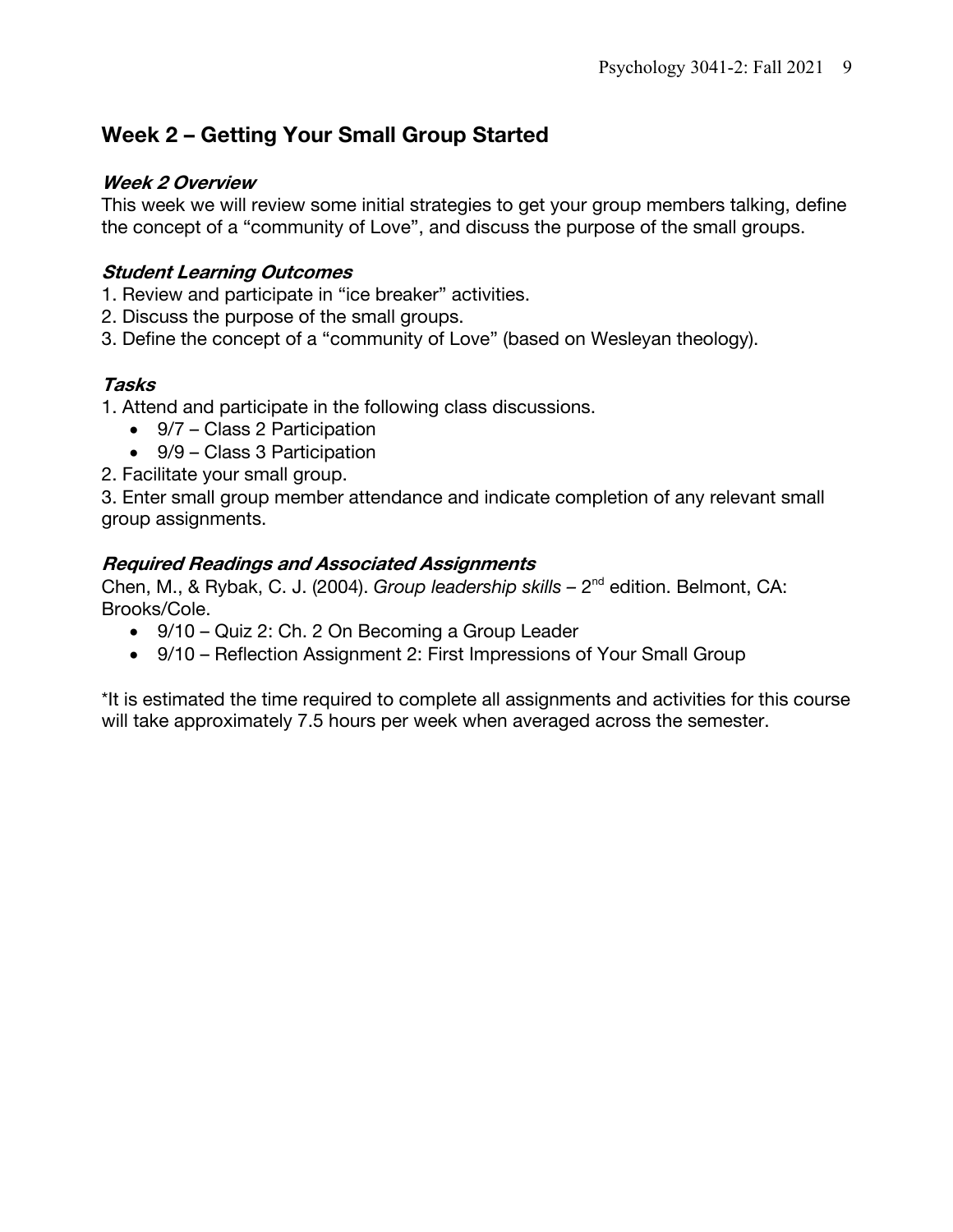# **Week 3 – Structuring Your Small Group**

#### **Week 3 Overview**

This week we will review the different types of groups and how these groups differ in terms of function, focus, and structure. In addition, we will discuss the key characteristics of a support group and how to structure group discussion times.

### **Student Learning Outcomes**

1. Review the different types of groups and how these groups differ in terms of function, focus, and structure.

3. Identify the key characteristics of a support group.

4. Discuss how to structure group discussion times.

## **Tasks**

1. Attend and participate in the following class discussions.

- 9/14 Class 4 Participation
- 9/16 Class 5 Participation
- 2. Facilitate your small group.

3. Enter small group member attendance and indicate completion of any relevant small group assignments.

## **Required Readings and Associated Assignments**

Chen, M., & Rybak, C. J. (2004). *Group leadership skills –* 2nd edition. Belmont, CA: Brooks/Cole.

- 9/17 Quiz 3: Ch.3 Types of Groups and How to Start One from Scratch
- 9/17 Reflection Assignment 3: Boundaries, Privacy, and Self-Disclosure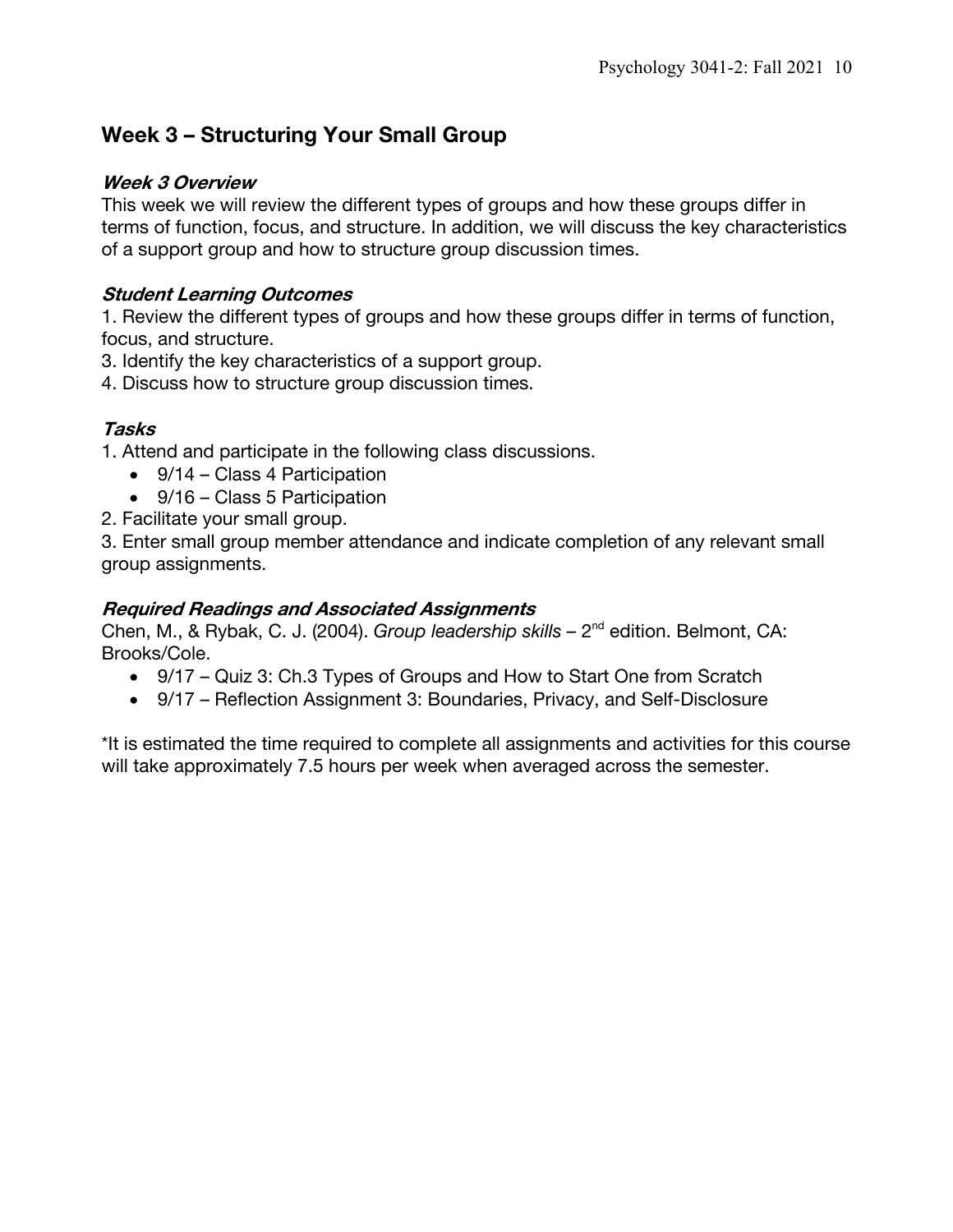# **Week 4 – The Role of the Group Facilitator**

## **Week 4 Overview**

This week we discuss the role of the group facilitator and the key tasks of the group facilitator including the importance of "checking-in" with all group members.

## **Student Learning Outcomes**

1. Reflect on the importance of "checking-in" with all group members and methods for "checking in" within a small group format.

2. Review examples of ground rules and the role of the group facilitator in shaping norms for the small group.

3. Discuss the pros and cons to vulnerability and the importance of sensitivity to individual differences with regard to vulnerability.

## **Tasks**

1. Attend and participate in the following class discussions.

- 9/21 Class 6 Participation
- 9/23 Class 7 Participation
- 2. Facilitate your small group.

3. Enter small group member attendance and indicate completion of any relevant small group assignments.

## **Required Readings and Associated Assignments**

Chen, M., & Rybak, C. J. (2004). *Group leadership skills –* 2nd edition. Belmont, CA: Brooks/Cole.

- 9/24 Quiz 4: Ch. 4 Fundamental Skills for Group Facilitation and Intervention
- 9/24 Reflection Assignment 4: Interpersonal Perceptions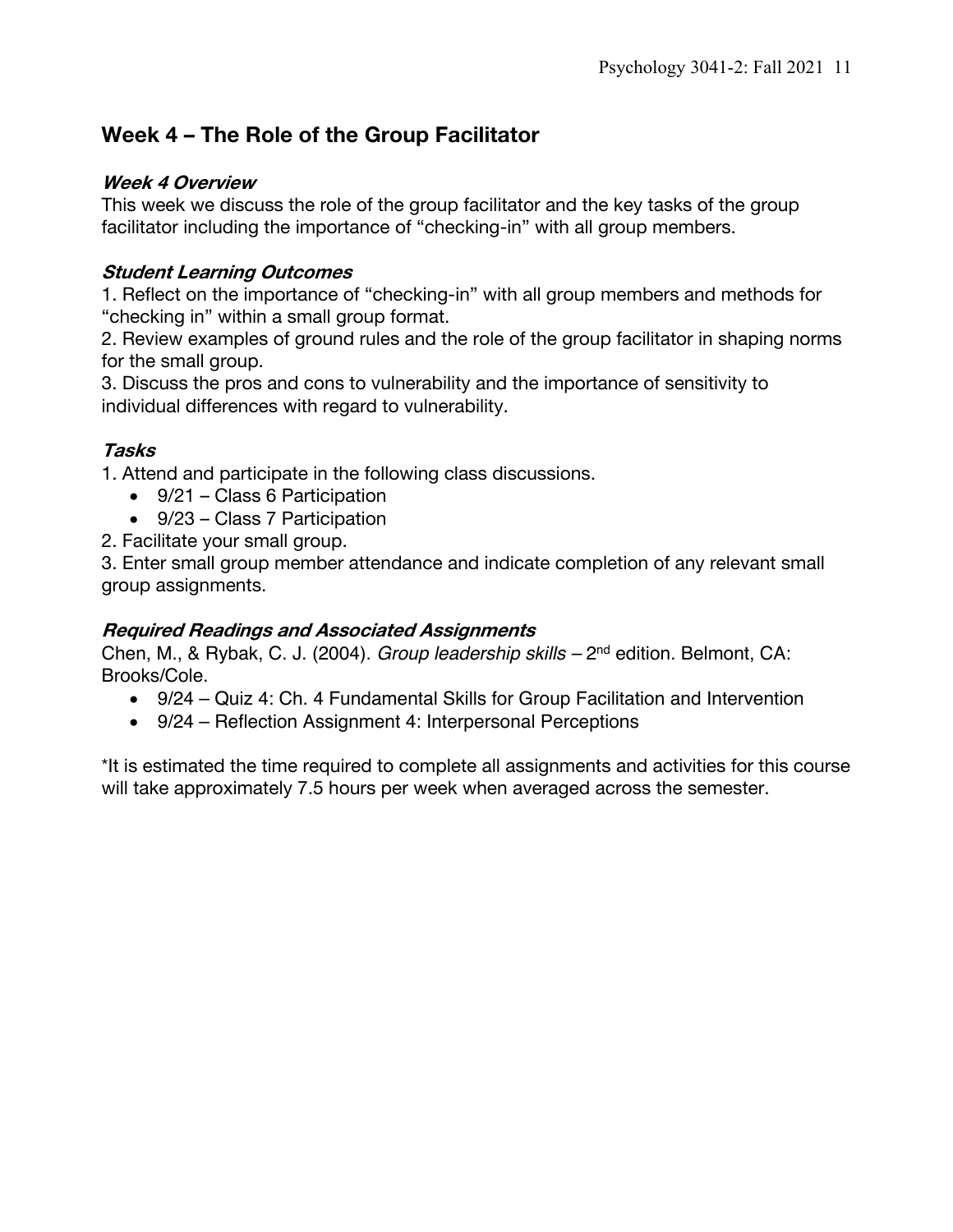# **Week 5 – Small Group Dilemmas**

#### **Week 5 Overview**

This week we will discuss several small group dilemmas and how to effectively manage these challenging situations.

## **Student Learning Outcomes**

- 1. Identify any issues and/or challenges that have come up in the small groups.
- 2. Review several challenging scenario vignettes.
- 3. Discuss how to effectively manage challenging situations.

## **Tasks**

- 1. Attend and participate in the following class discussions.
	- 9/28 Class 8 Participation
	- 9/30 Class 9 Participation
- 2. Facilitate your small group.

3. Enter small group member attendance and indicate completion of any relevant small group assignments.

#### **Required Readings and Associated Assignments**

Chen, M., & Rybak, C. J. (2004). *Group leadership skills –* 2nd edition. Belmont, CA: Brooks/Cole.

- 10/1 Quiz 5: Ch.5 The First Session and the Forming Stage
- 10/1 Reflection Assignment 5: Interpersonal Patterns and Responses to Conflict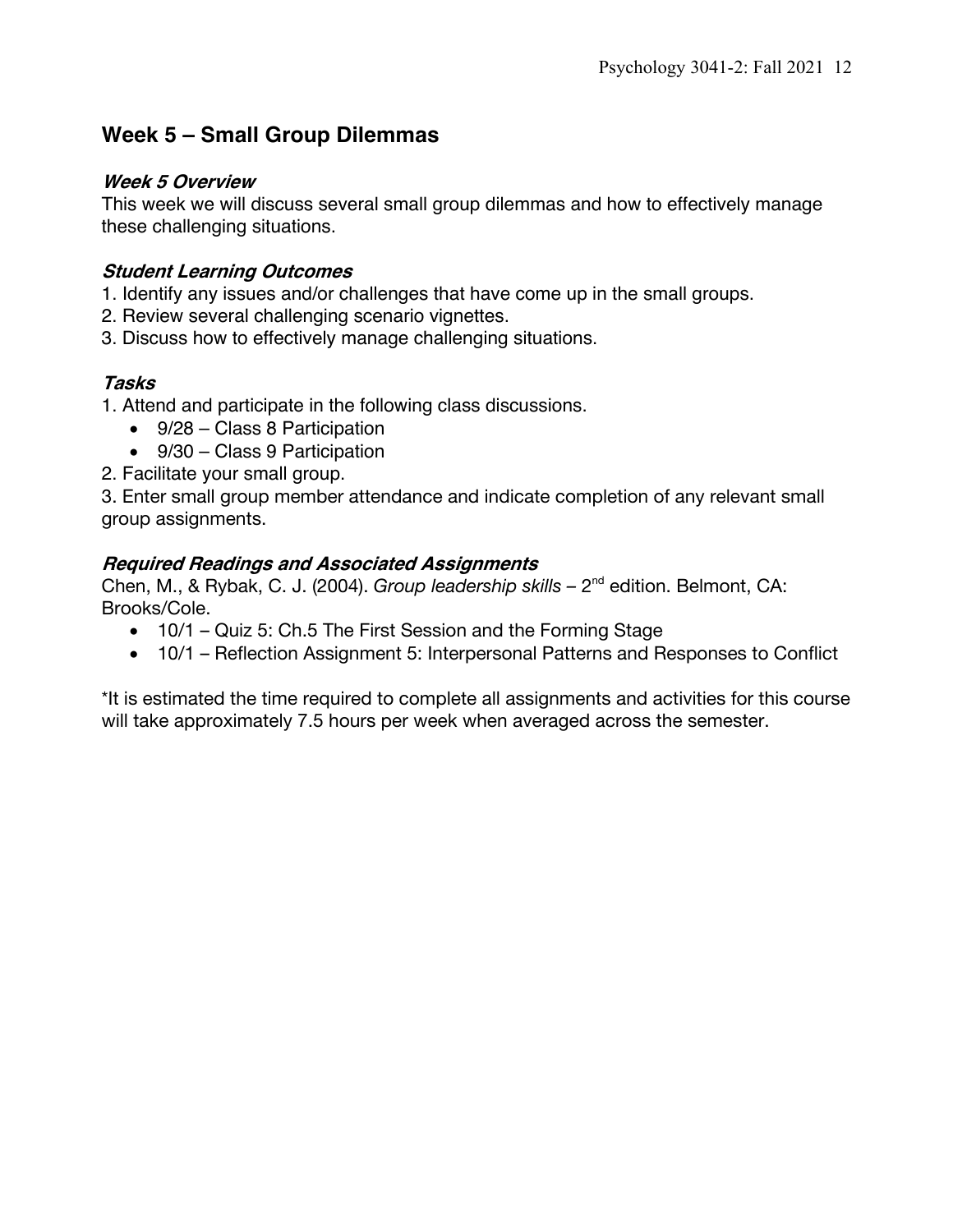# **Week 6 – The Stages of Group Development, Interpersonal Patterns, and Responses to Conflict**

### **Week 6 Overview**

This week we will review the stages of group development. In addition, we will discuss the pros/cons to interpersonal feedback and how people respond to differently to conflict.

## **Student Learning Outcomes**

1. Review the stages of group development.

2. Discuss the pros/cons to interpersonal feedback and how people respond differently to conflict.

## **Tasks**

1. Attend and participate in the following class discussions.

- 10/5 Class 10 Participation
- 10/7– Class 11 Participation

2. Facilitate your small group.

3. Enter small group member attendance and indicate completion of any relevant small group assignments.

## **Required Readings and Associated Assignments**

Chen, M., & Rybak, C. J. (2004). *Group leadership skills –* 2nd edition. Belmont, CA: Brooks/Cole.

- 10/8 Quiz 6: Ch. 9 Working with Unspoken Tension and Open Conflict
- 10/8 Reflection Assignment 6: Transference and Countertransference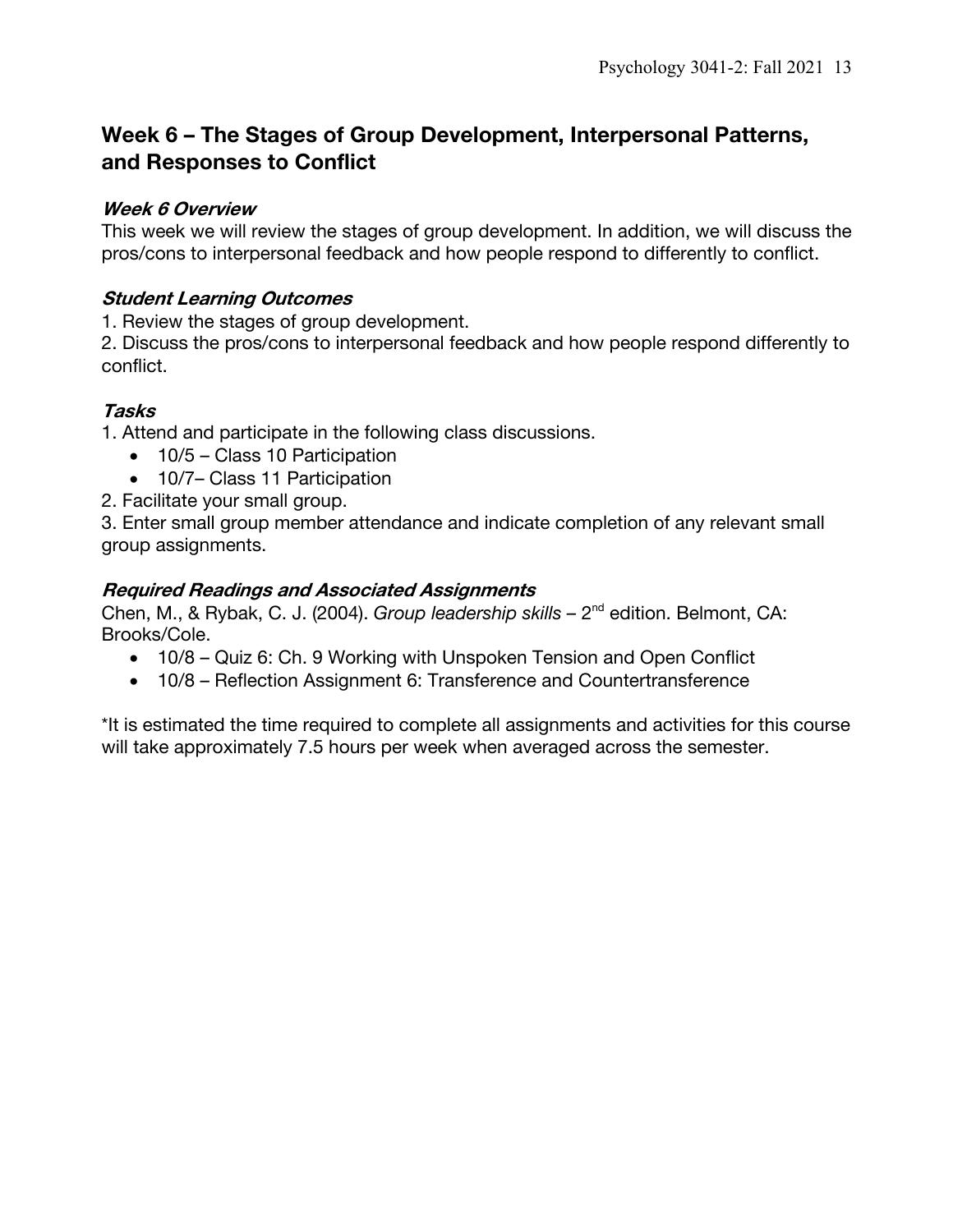# **Week 7 – Transference and Countertransference**

#### **Week 7 Overview**

This week we will review the concepts of transference and countertransference, discuss examples of transference and countertransference, and identify strategies to effectively manage transference and countertransference in the group context. In addition, we will discuss the importance for a group facilitator to be able to set compassionate boundaries.

## **Student Learning Outcomes**

- 1. Review the concepts of transference and countertransference.
- 2. Identify strategies to effectively manage transference and countertransference.

#### **Tasks**

- 1. Attend and participate in the following class discussions.
	- 10/12 Class 12 Participation
	- 10/14 Class 13 Participation
- 2. Facilitate your small group.

3. Enter small group member attendance and indicate completion of any relevant small group assignments.

#### **Required Readings and Associated Assignments**

• 10/15 – Data Entry: Mid-Semester Check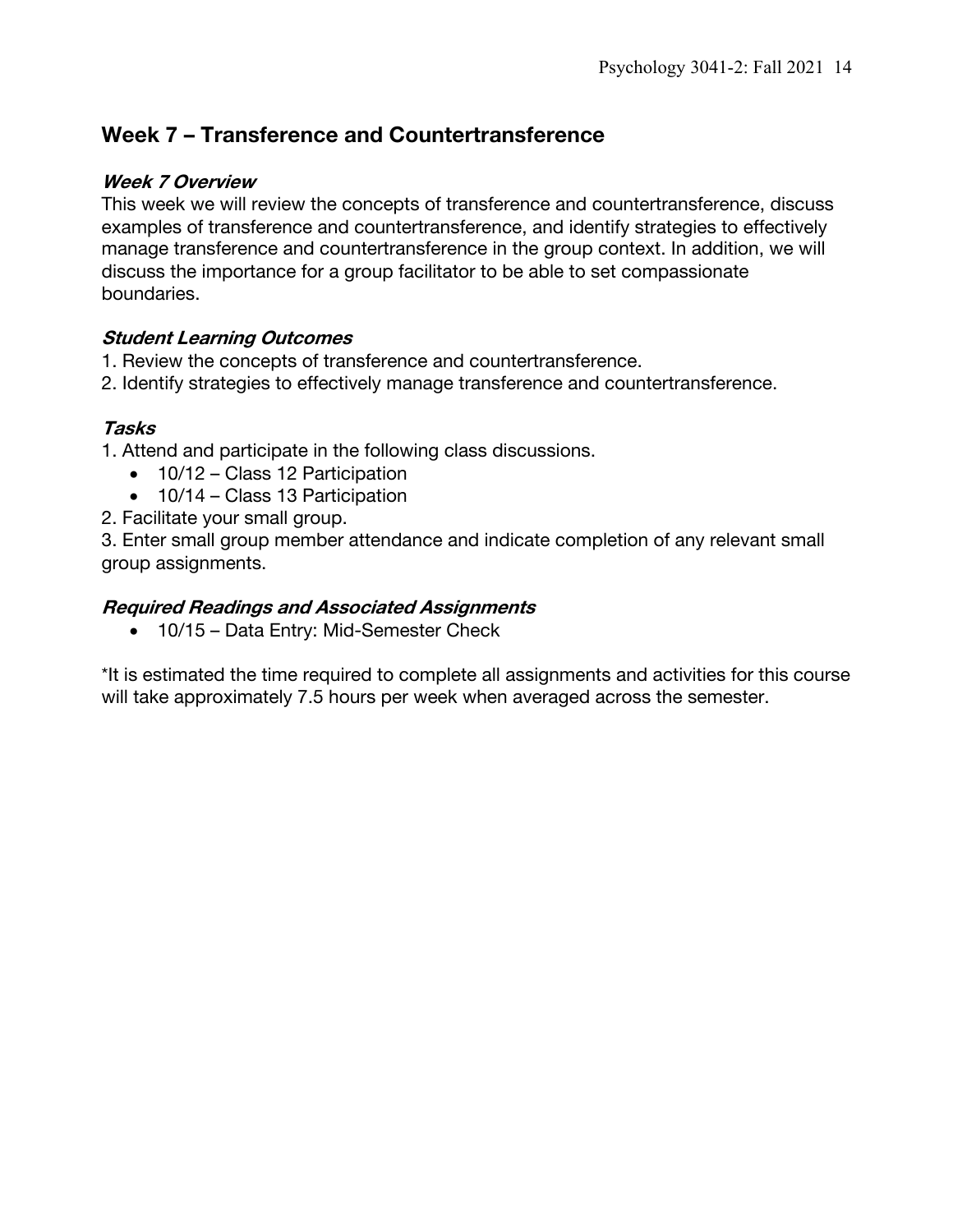# **Week 8 – Self-Disclosure and Sharing Your Story**

#### **Week 8 Overview**

This week we will discuss the different types of self-disclosure and the different ways to share your story.

## **Student Learning Outcomes**

- 1. Review the different types of self-disclosure.
- 2. Process the pros/cons to the different types of self-disclosure.
- 3. Discuss the different methods of sharing your story.

## **Tasks**

1. Attend and participate in the following class discussions.

- 10/19 Class 14 Participation
- 10/21 Class 15 Participation
- 2. Facilitate your small group.

3. Enter small group member attendance and indicate completion of any relevant small group assignments.

## **Required Readings and Associated Assignments**

• 10/22 – Paper 1: Group Perceptions Paper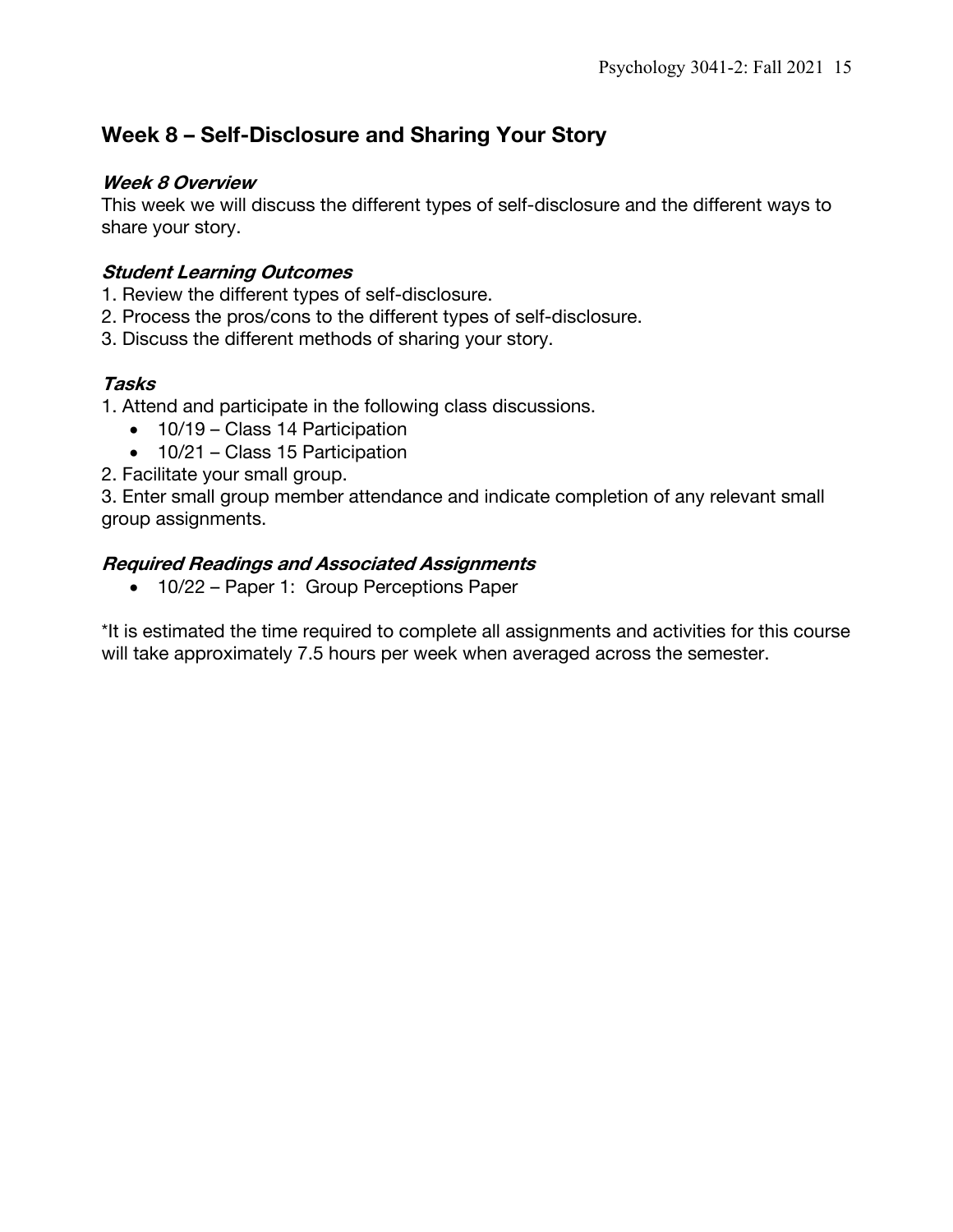# **Week 9 – Self-Disclosure and Sharing Your Story**

#### **Week 9 Overview**

This week we will discuss the different types of self-disclosure and the different ways to share your story.

## **Student Learning Outcomes**

- 1. Review the different types of self-disclosure.
- 2. Process the pros/cons to the different types of self-disclosure.
- 3. Discuss the different methods of sharing your story.

## **Tasks**

1. Attend and participate in the following class discussions.

- 10/26 Class 16 Participation
- 10/28 Class 17 Participation
- 2. Facilitate your small group.

3. Enter small group member attendance and indicate completion of any relevant small group assignments.

## **Required Readings and Associated Assignments**

Chen, M., & Rybak, C. J. (2004). *Group leadership skills –* 2nd edition. Belmont, CA: Brooks/Cole.

- 10/29 Quiz 7: Ch. 10 Taking Risks in Communication
- 10/29 Reflection Assignment 7: Sharing Your Story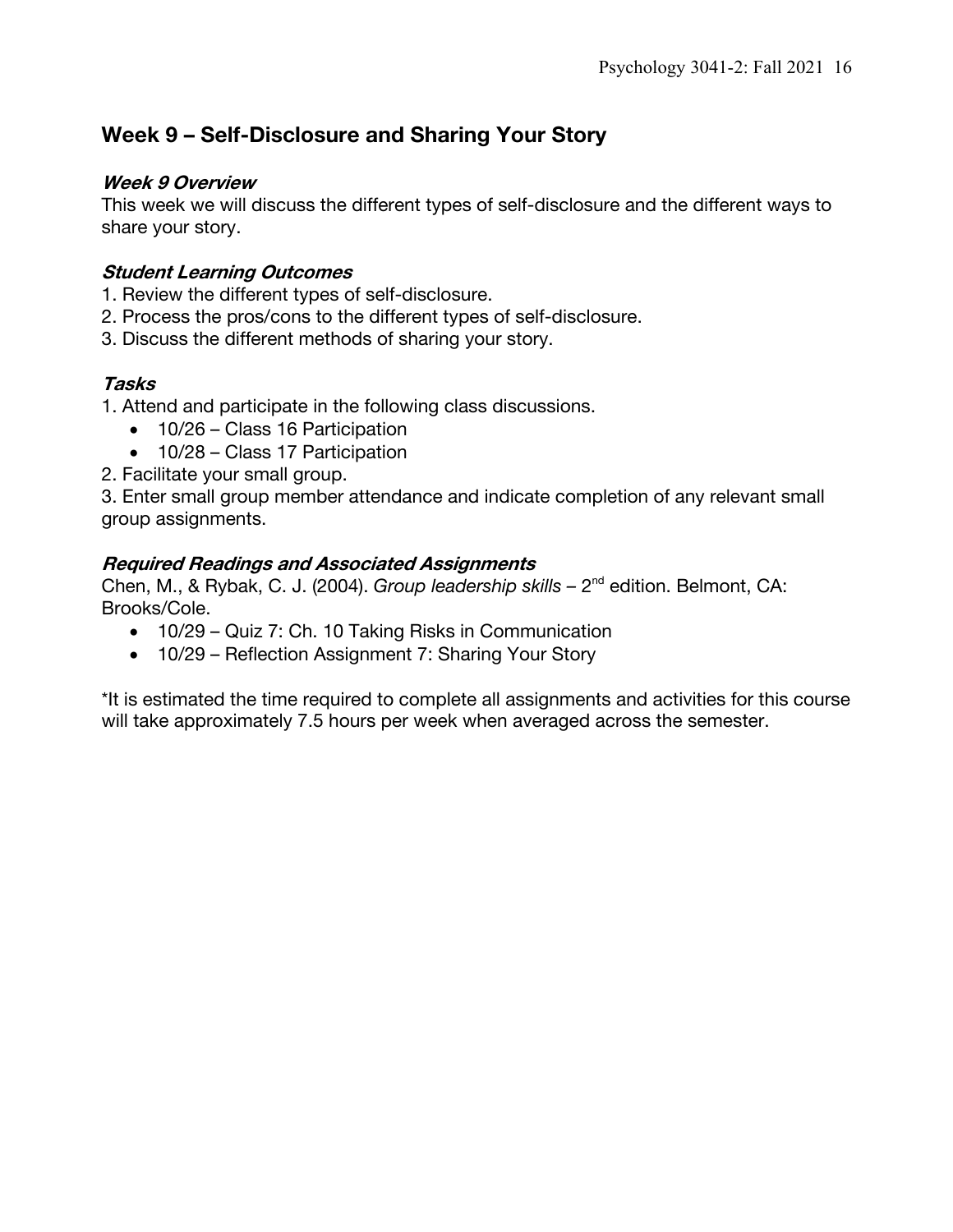# **Week 10 – Group Perceptions, Group Roles, and the Group Process**

#### **Week 10 Overview**

This week we will review the different roles group members may play within the group, discuss ways of providing interpersonal feedback, and process the importance of communicating across individual differences within the group process.

### **Student Learning Outcomes**

1. Review the different roles group members may play within the group.

2. Discuss ways of providing interpersonal feedback.

3. Process the importance of communicating across individual differences within the group process.

## **Tasks**

1. Attend and participate in the following class discussions.

- 11/2 Class 18 Participation
- 11/4 Class 19 Participation
- 2. Facilitate your small group.

3. Enter small group member attendance and indicate completion of any relevant small group assignments.

## **Required Readings and Associated Assignments**

Chen, M., & Rybak, C. J. (2004). *Group leadership skills –* 2nd edition. Belmont, CA: Brooks/Cole.

- 11/5 Quiz 8: Ch. 11 Advanced Steps into the Here-and-Now
- 11/5 Reflection Assignment 8: Gifts and Growth Areas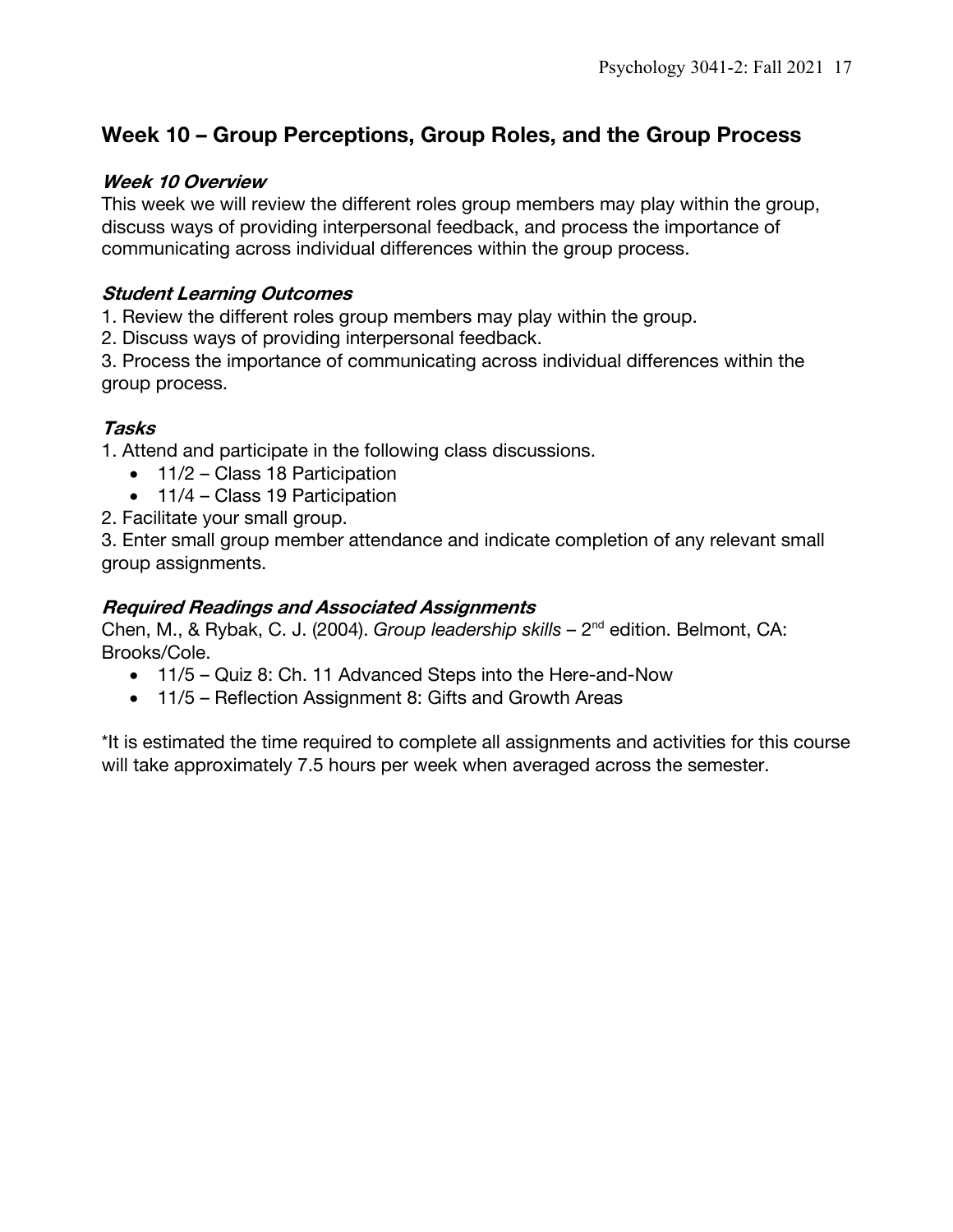# **Week 11 – Group Perceptions, Group Roles, and the Group Process**

#### **Week 11 Overview**

This week we will continue to review the different roles group members may play within the group, continue to discuss ways of providing interpersonal feedback, and continue to process the importance of communicating across individual differences within the group process.

## **Student Learning Outcomes**

1. Review the different roles group members may play within the group.

2. Discuss ways of providing interpersonal feedback.

3. Process the importance of communicating across individual differences within the group process.

## **Tasks**

1. Attend and participate in the following class discussions.

- 11/9 Class 20 Participation
- 11/11 Class 21 Participation
- 2. Facilitate your small group.

3. Enter small group member attendance and indicate completion of any relevant small group assignments.

## **Required Readings and Associated Assignments**

Chen, M., & Rybak, C. J. (2004). *Group leadership skills –* 2nd edition. Belmont, CA: Brooks/Cole.

- 11/12 Quiz 9: Ch. 12 Process Illumination
- 11/12 Reflection Assignment 9: Letter to a New Leader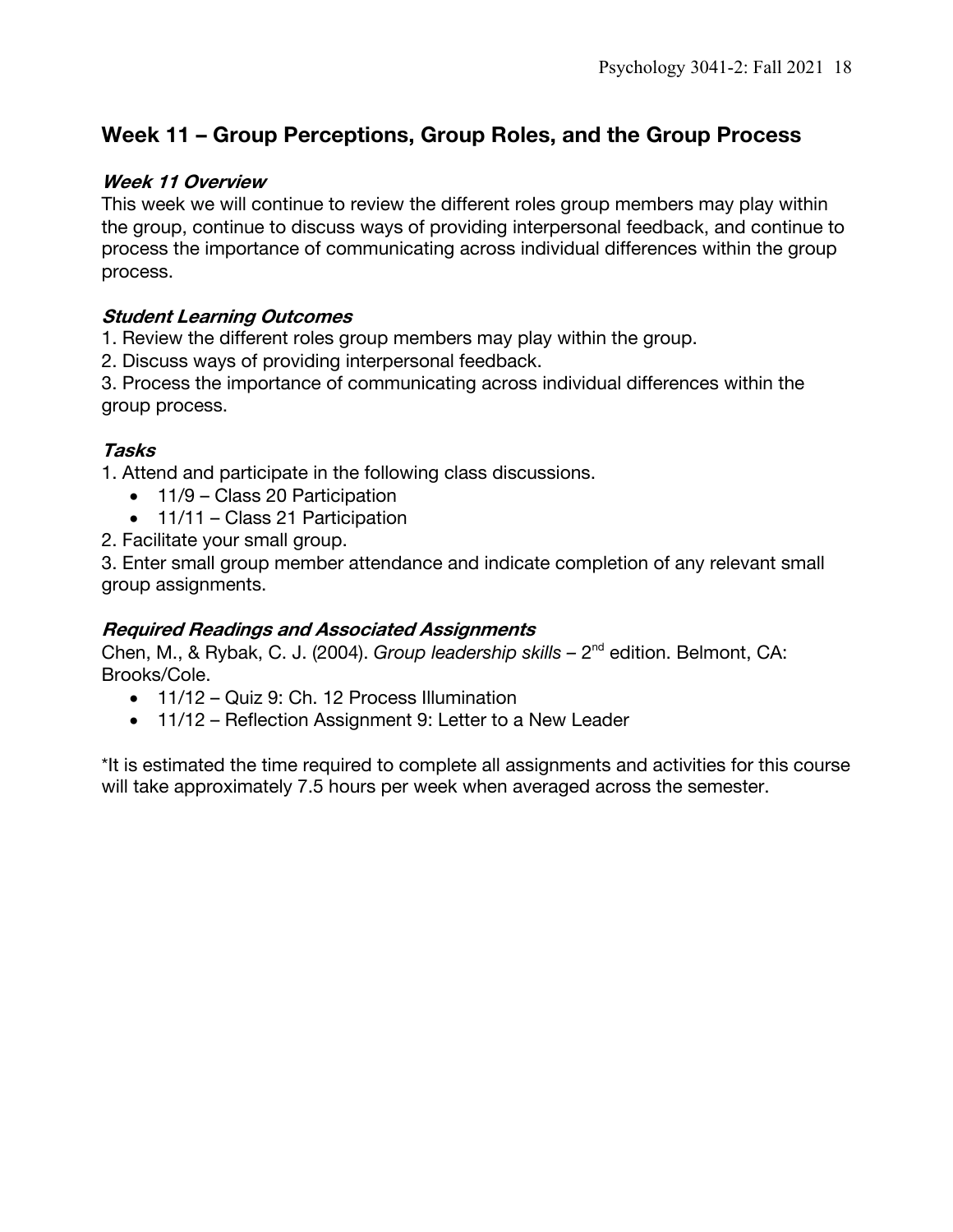# **Week 12 – Insight and Interpersonal Learning within the Group Context**

#### **Week 12 Overview**

This week we will discuss the importance of insight and interpersonal learning within the context of a support group. In addition, we will share some the insights gained through the experience of facilitating a small group this semester, including a personal reflection on strengths and growth areas.

#### **Student Learning Outcomes**

1. Discuss the importance of building insight within the context of a support group.

2. Process some of the insights gained though the experience of facilitating a small group this semester.

3. Share personal strengths and growth areas as a group facilitator.

## **Tasks**

1. Attend and participate in the following class discussions.

- 11/16 Class 22 Participation
- 11/18 Class 23 Participation
- 2. Facilitate your small group.

3. Enter small group member attendance and indicate completion of any relevant small group assignments.

## **Required Readings and Associated Assignments**

Chen, M., & Rybak, C. J. (2004). *Group leadership skills –* 2nd edition. Belmont, CA: Brooks/Cole.

- 11/19 Quiz 10: Ch 14 Skills of Termination: Completing the Cycle
- 11/19 Reflection Assignment 10: Saying Goodbye to Your Small Group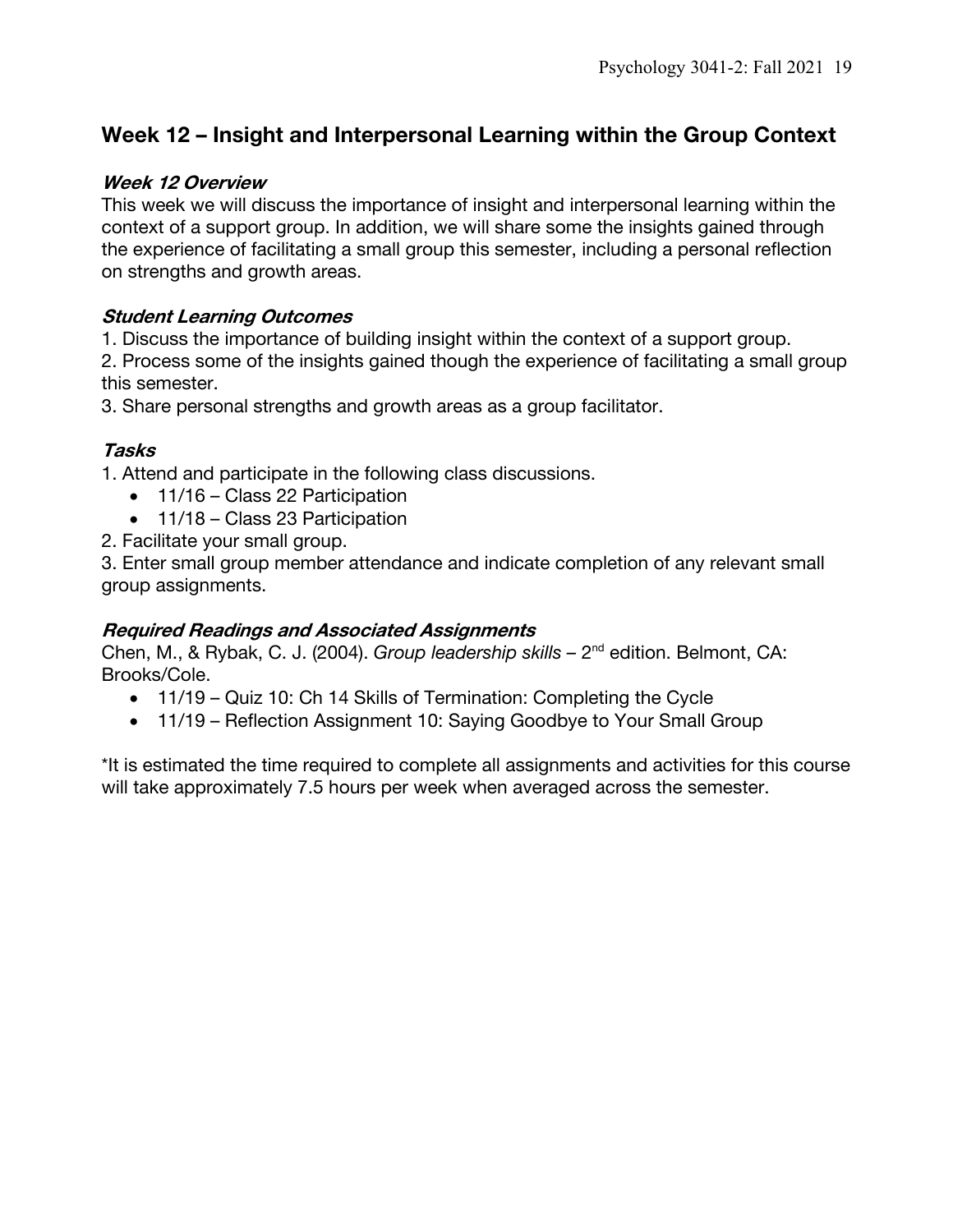# **Week 13 – Thanksgiving Break**

#### **Week 13 Overview**

This week students will create a plan for ending their small group time. In addition, students will take time to practice self-care to prevent burnout. In order to provide students time to accomplish these learning outcomes, no class sessions will be held this week.

## **Student Learning Outcomes**

- 1. Create a plan for ending your small group time.
- 2. Take time to practice self-care to prevent burnout.

## **Tasks**

- 1. Take time to practice 1 hour of self-care each day this week to prevent burnout.
	- 11/23 Thanksgiving Break
	- 11/25 Thanksgiving Break
- 2. Create a plan for ending your small group time.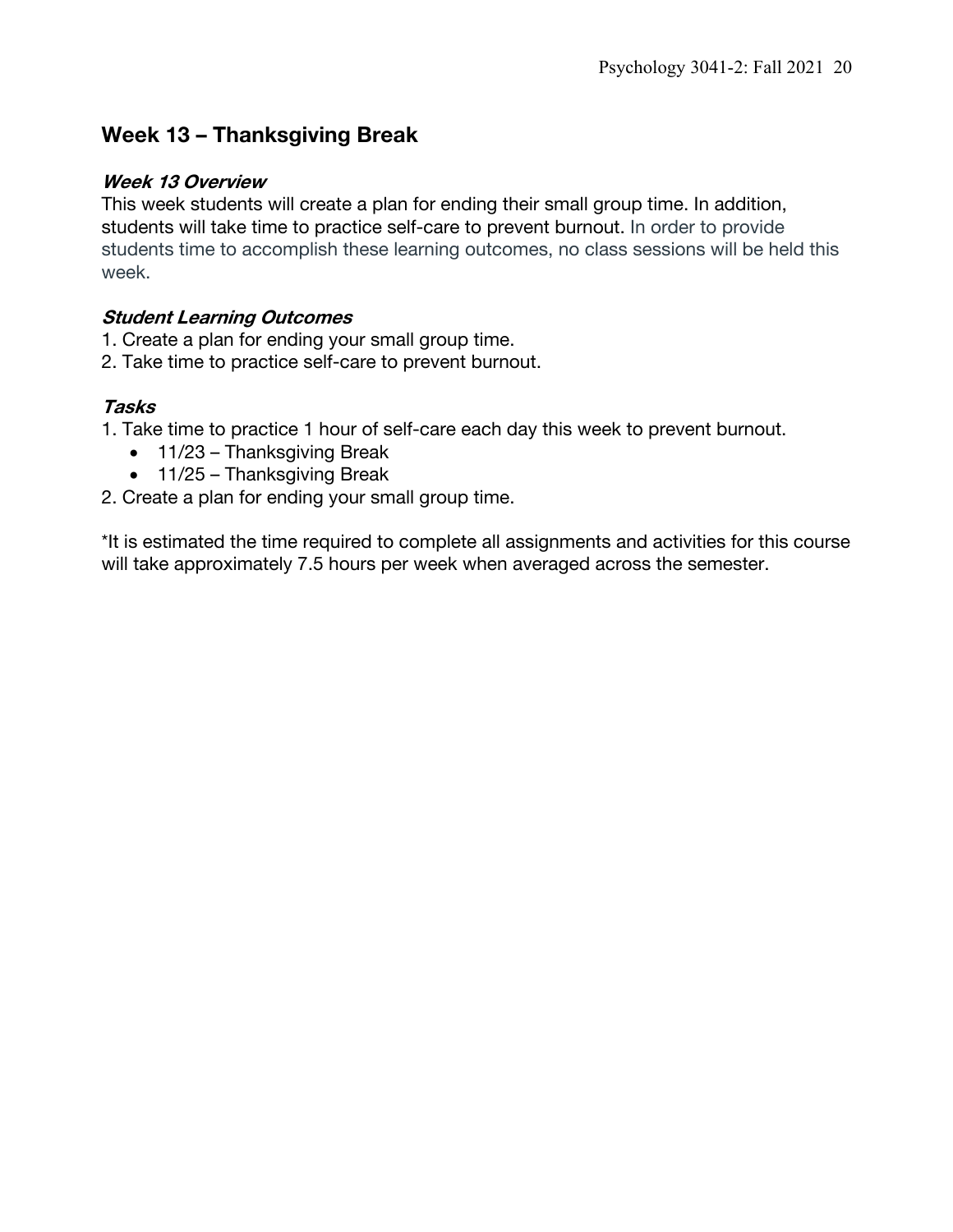# **Week 14 – Ending Our Small Groups**

#### **Week 14 Overview**

This week we will discuss the importance of ending your group well and the key skills required for providing closure to your group time. In addition, we will begin our process of ending our group time. In particular, we will begin to process individual differences in terms of saying goodbye, feelings about our group time ending, and the lessons learned through this experience.

## **Student Learning Outcomes**

- 1. Discuss the importance of closure within the group process.
- 2. Review the different strategies for concluding the group time.
- 3. Process thoughts and feelings about ending our small group time.
- 4. Process individual differences with regard to saying goodbye.

#### **Tasks**

1. Attend and participate in the following class discussions.

- 11/30 Class 24 Participation
- 12/2 Class 25 Participation
- 2. Facilitate your small group.

3. Enter small group member attendance and indicate completion of any relevant small group assignments.

## **Required Readings and Associated Assignments**

- 12/3 Quiz 11: Ch. 7 Leading Semi-structured Groups
- 12/3 Reflection Assignment 11: Saying Goodbye to Our Small Group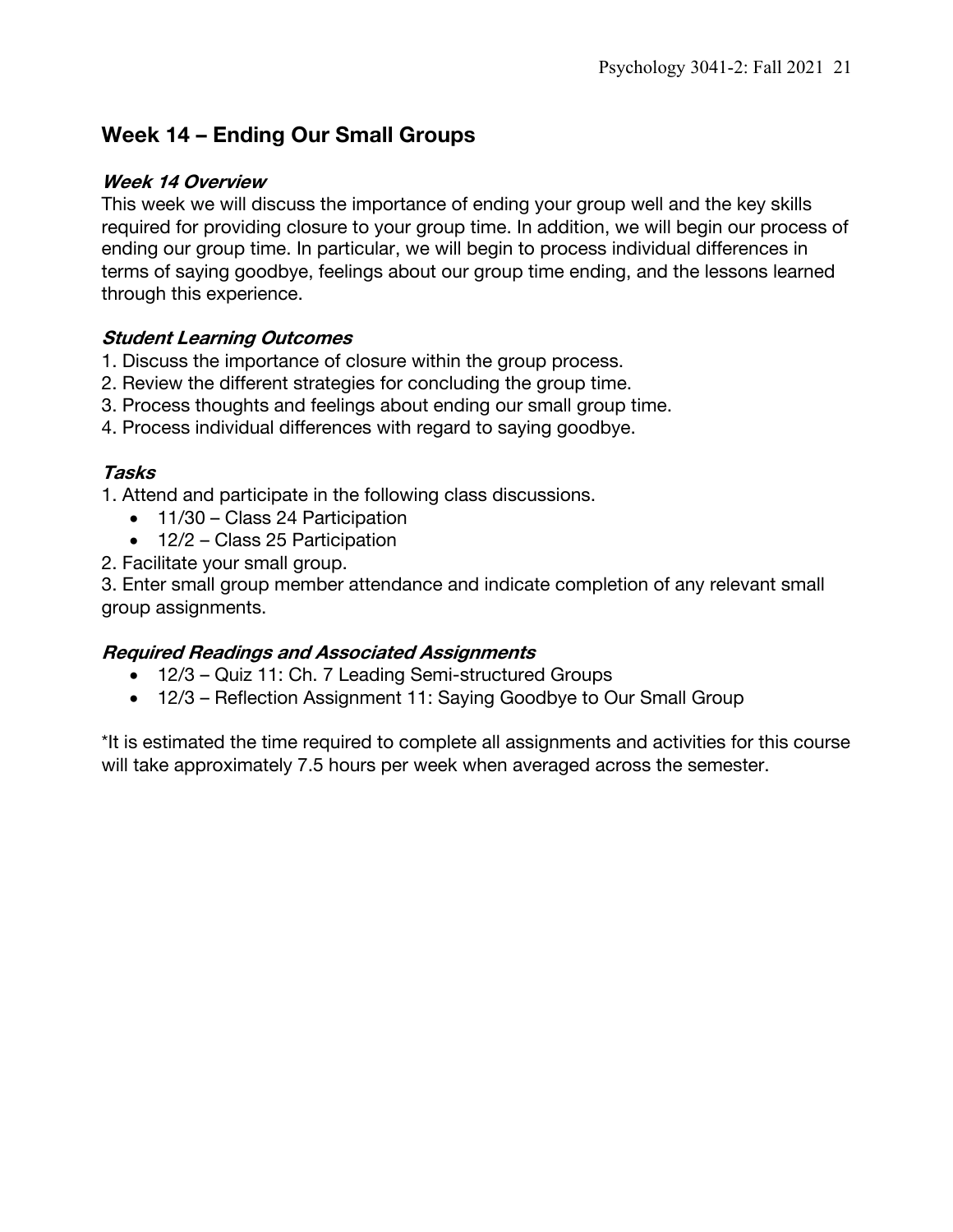# **Week 15 – Ending Our Small Groups**

### **Week 15 Overview**

This week we will continue our process of ending our group time. In particular, students will be given the opportunity to share what they have learned from one another and practice saying goodbye within the group context.

## **Student Learning Outcomes**

- 1. Discuss feelings about ending our group time.
- 2. Reflect on lessons learned through this experience.
- 3. Share interpersonal learning.
- 4. Practice saying goodbye within the group context.

## **Tasks**

1. Attend and participate in the following class discussions.

- 12/7 Class 26 Participation
- 12/9 Class 27 Participation
- 2. Facilitate your small group.

3. Enter small group member attendance and indicate completion of any relevant small group assignments.

## **Required Readings and Associated Assignments**

Chen, M., & Rybak, C. J. (2004). *Group leadership skills –* 2nd edition. Belmont, CA: Brooks/Cole.

• 12/10 – Data Entry: Final Check